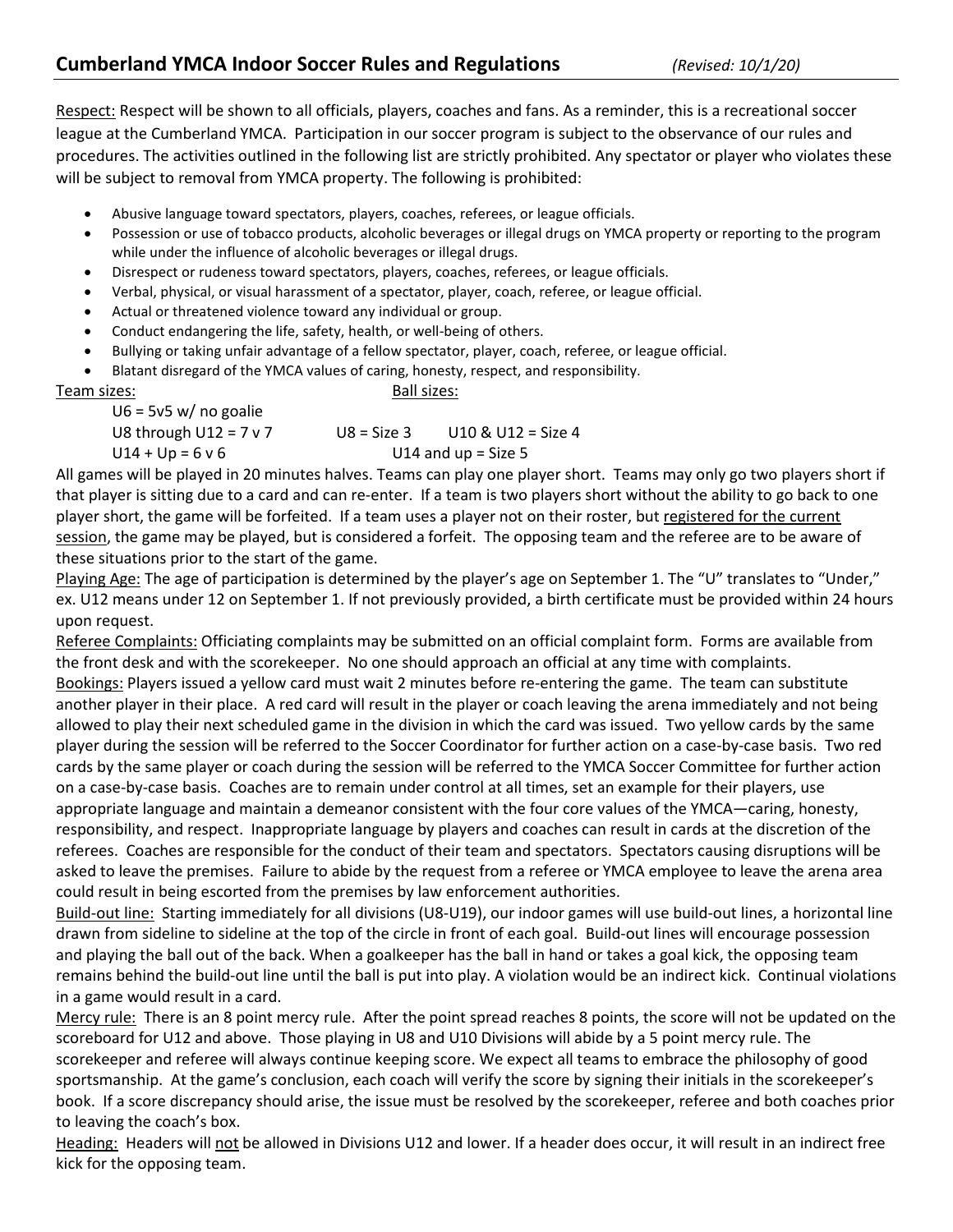Slide tackling: Slide tackling is NOT allowed. Offenses will result in an indirect free kick *unless contact is made and then the kick would be direct*. A second offense will result in a yellow card and an indirect kick.

Scoring: The whole of the ball must cross the whole of the line to be considered a goal.

Out of play: The side netting and overhead netting are considered in play. The end line netting is considered out of play if the ball strikes inside of the yellow line extending to the top net. If metal on the ceiling (including pipework) is struck by the ball, it will be considered out of play and an indirect free kick will be awarded beneath the point of impact. Balls going into the coaches' box are out of play.

Goal area: The rectangular area in front of the goal is considered the goal area or goal box. The penalty kick spot is at the top of the semi-circle. Penal fouls inside the goal box, including a deliberate handball, will result in a penalty kick. Goalkeeper release of the ball: No goalkeeper distribution from within the box may pass midfield without touching the playing surface, net, player, wall, or glass. The goalkeeper may play the ball outside of the box and when this occurs, the ball may travel beyond the midfield line. Once the ball leaves the penalty box, the ball is considered in play.

Interference on the release of the ball is considered unsportsmanlike conduct and will result in a yellow card and indirect kick. The goalkeeper can hold the ball for no longer than 6 seconds. The goalkeeper cannot lean over the line to retrieve the ball with his hands.

Kickoff: The kickoff is an INDIRECT kick. No defensive player may enter the center circle until the ball has moved. On the kickoff, the ball has to move any amount in any direction…touching is not allowed.

Indirect free kicks: Any ball deemed out of bounds, any goalkeeper infractions (i.e. second touch, pass back, etc.) and any non-penal fouls will result in an indirect free kick. Required distance on any indirect free kick is 5 yards. On an indirect kick, the ball has to be touched and move across the playing surface.

Corner kicks: Corner kicks are to be taken from the red marks on the wall. This is a direct free kick and can result in a score.

Goal kicks: Goal kicks may be taken from anywhere inside the rectangular area in front of the goal. They may not go past the midfield line in the air.

Direct free kicks: Any penal fouls committed (push, trip, charge, handball, hold, etc.) will result in a direct free kick. Penalty kicks: On a penalty kick, everyone has to be behind the ball except the goalie. For U8, the ball will be placed on the center of the square. **Only Adults:** One player at midfield with the ball always moving forward. One attempt will be allowed. "Make or miss." Miss results in a goal kick. Make results in a goal and a kickoff.

Bracing on the wall: Bracing on the wall is only allowed to prevent injury. Any bracing to shield the ball will be considered an indirect kick.

Boarding: Reckless boarding will result in the issuance of a yellow card. Intentional boarding from behind, shoving or tripping an opponent into the boards would be considered serious foul play and penalized as such.

Field of Play: Coaches and spectators are not allowed on the field unless beckoned to by the referee for an injury. Violations of this policy will result in removal from the premises. The exception to this rule is U8 coaches, who are allowed and encouraged to coach their players from the field of play. **U8 coaches MUST remain on their defensive side and are prohibited from entering the goalie box.**

Coaches Box: Only two coaches per team are permitted inside the box. Referees have the right to ask additional people to leave the box. Only players of the teams on the field should be in the box during a game.

Fighting or physical altercations: Any players or coaches involved in fights or physical altercations will be given a red card and immediately removed from the YMCA premises. Players or coaches who engage in fighting on the YMCA premises will not be allowed back into the YMCA for the remainder of the session. If a fight results in any party contacting law enforcement authorities, the YMCA will cooperate with those authorities in any investigation and/or prosecution. This type of behavior is in direct conflict with the principles of the YMCA and will not be tolerated. A second offense for this type of behavior will result in a permanent suspension from the soccer program. Proper equipment and attire: Shin guards must be worn by all players. A color is not specified for shorts or socks. Uniform shirts are issued to registered players. Loaning shirts to non-rostered or unregistered individuals will result in a forfeit loss for the offending team and the YMCA will discipline the offending coach with a one game suspension. Sneakers and flat indoor turf shoes are allowed on the field. No cleats--whether plastic, metal or screw-in--are allowed! No jewelry = no necklaces, bracelets, or earrings.Additionally: No throw-ins. No offside. No timeouts. Referees will alternate possession instead of drop balls for the U8 division. Referees will also alternate possession for balls stuck on the wall longer than 3 seconds for the U8 division. There is a five-minute grace period for game to begin.